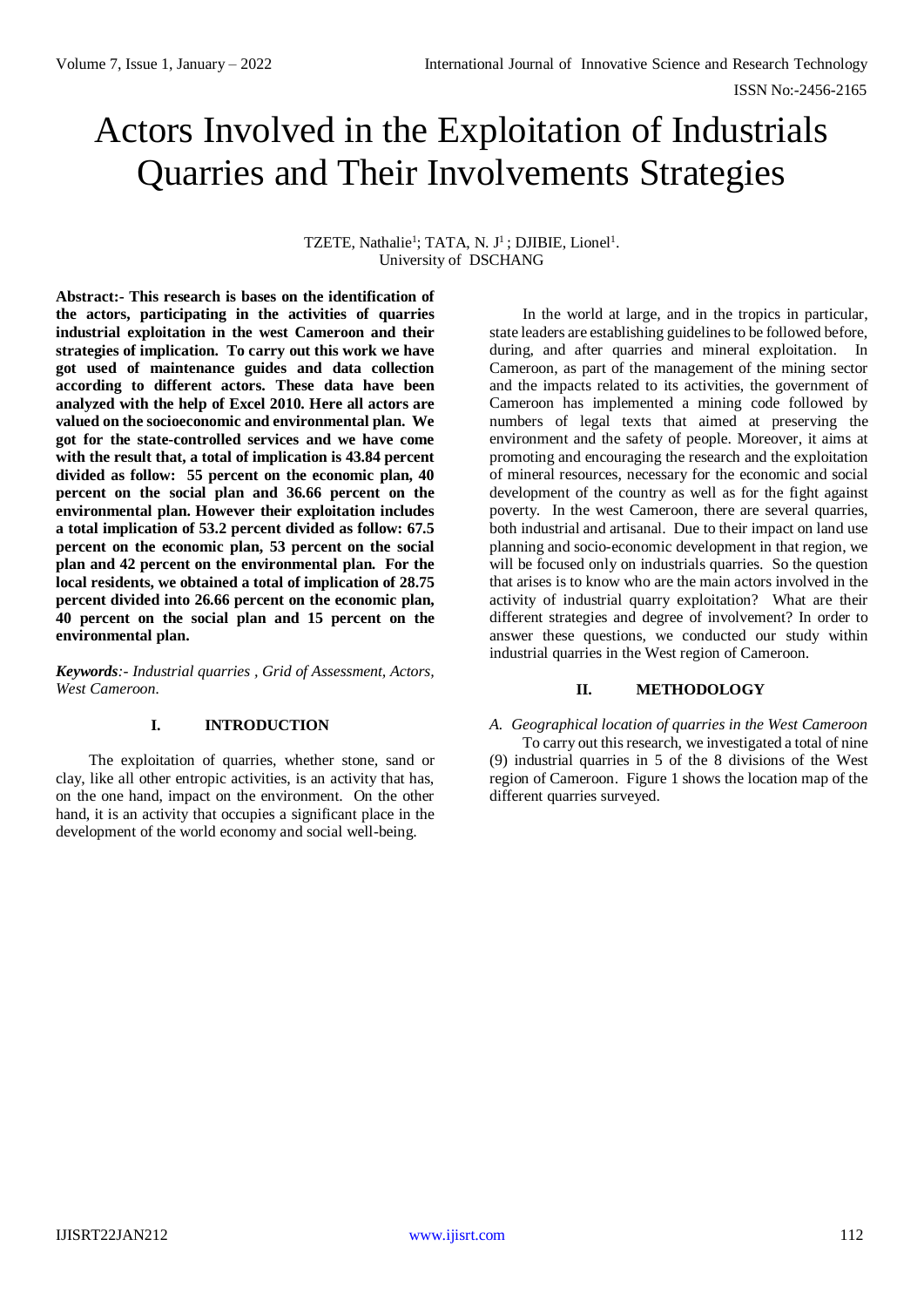

Fig 1: Presentation of industrial quarries in the West Cameroon

This figure 1, shows the industrials quarries distributed mainly in the Noun Division (MAKA, KOUPTAMO, GRAVEXO and CAPITSA) then in the Nkoung-khi Division (TESSE and CMG), in the Ndé Division (CREC), the Mifi Division ( CHINA LONGTENG) and the Bamboutos Division (ESER).

# *B. Data collection and analysis*

To carry out this research, two types of data were used, namely primary data, which was collected by interview guides with the various actors involved in the exploitation of industrials quarries. The secondary data were obtained through the bibliographic research of documents related to the topic. The data collected was analyzed using Excel 2010. Indeed, to clearly show the set of actors, we developed an analysis grid with the different actors, and we evaluated them on the sustainable development basis.

## **III. RESULTS**

# *A. The operators of the quarry workers involved and their action strategies for socio-economic and environmental development*

In the industrial quarries of West Cameroon, two main types of actors are involved, namely nationals and internationals. Nationals include administrative or state services, operators, and riparian whereas international communities are made up of quarry managers and managers who are all operators. From the point of view of the activities to be carried out, we mainly have three major groups of actors

involved in the activity of industrial quarry exploitation, such as state services, operators and neighboring communities.

# *The state*

Administrative actors are a set of legal persons who are supposed to fight for the collective well-being before that of individuals within quarry. The ministerial department that intervenes full time in industrials quarries is the Ministry of Mines, Industry and Technological Development (MINMIDT). This ministerial sector in the West Cameroon is organized as follows: coordination of the activities of quarries and mines in the region headed by the Regional Delegate; monitoring the activities of the Regional Mining Activities Control Brigades responsible for the Chief of the Regional Mining Activities Control Brigade; The Department of Mines, Geology and Mining Cadastre, placed under the direction of the Chief of Service, is responsible for prepare titles and administrative acts relating to the geological mining sectors, control the execution of action programs in the mining and geology sector, ensure the updating of the provincial map of natural risks as well as the monitoring of activities relating to the mining cadastre. They has as offices, the Bureau of Mines and Geology, the Bureau of Mining Cadastre and the Regional Laboratory of Mines and Geology. Senior field officers and others for regional monitoring of research programs oriented towards the valuation of raw materials of mineral, agricultural and forestry origin and the implementation of activities relating to mining cadastres.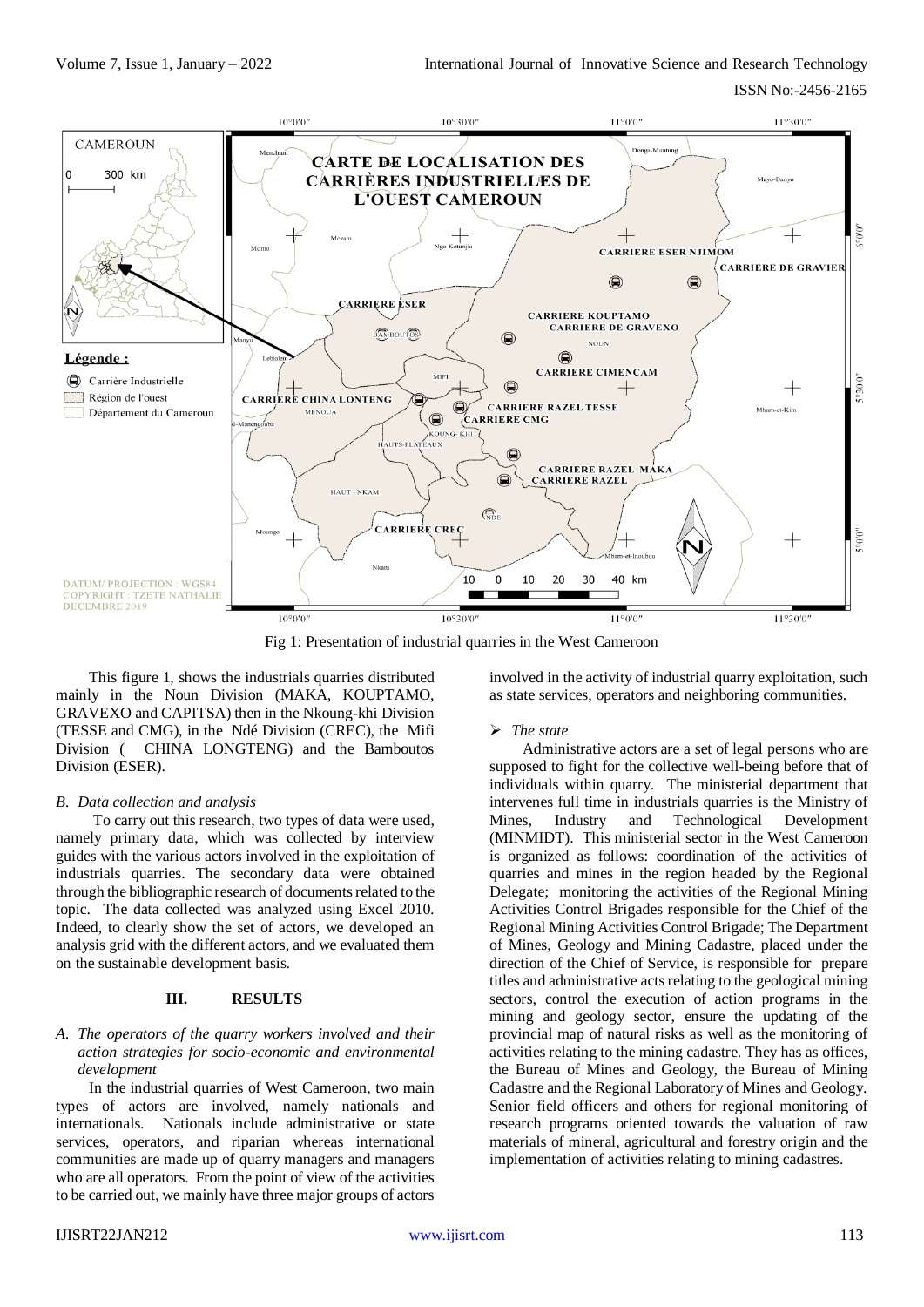#### ISSN No:-2456-2165

#### *Operator*

Operators here represent the people who directly benefit from the activity of quarries. These operators can be nationals or internationals it is generally the businessmen here are the heads or leaders of the subcontractors; Loaders, welders, vehicle and machine drivers, electricians, miners, mechanics, crushing operators and laborers; the trainees as well as the number of staff (managers) ...

#### *Riparian*

The residents here represent the populations located around the quarry sites. Generally the spaces occupied by the quarries are spaces which in the past were used by these populations for agricultural activities, hunting or fishing reason. These populations are deprived of this space, whereas they are supposed to be involved as much as possible in order to benefit equitably from this activity.

### *B. Strategy and involvement of the different actors from the socio-economic and environmental point of view*

In quarries activities, various actors involved are divided into three categories, namely state services, operators, whether national or international, and local residents. The different strategies and their implications in this activity should target the Sustainable Development Goals. Thus, on the basis of the interviews, we had contacted various stakeholders. We also developed a grid in order to obtain the

percentages of involvement of these actors. They were assessed on the basis of the three pillars model of sustainable development in order to better appreciate their degrees of involvement.

#### *State plan*

The state, as the guarantor of the security of its populations, through its institutions, is responsible for complying with the regulations in force. In the industrial quarries sector in Cameroon, the main state service responsible for monitoring compliance and compliance with the regulations in force on industrial quarries facilities, is the Ministry of Mines, Industry and Technological Development. In addition to its regulatory control role, the Ministry, through its delegations, should ensure that the quarries activities contributed to socio-economic and environmental development in the locality where it is located. Thus, in the west Cameroon, industrial quarries are placed under the supervision of the regional delegation of the West, and the various departmental delegations of the constituencies in which they are implemented. We therefore conducted our interview with the regional delegation of the West and the Divisional delegations on behalf of the various industrial quarries surveyed. The figure 2 shows the percentages of the state involvement at the socio-economic and environmental levels.



Fig 2: percentage of involvement of state services from a sustainable development point of view

Throughout the Figure 2, we notice that state services are more involved in the economic aspect with a percentage of 55 percentage. This can be explained by the fact that it deal with the financial area. Here the state ensures that all taxes related to the exploitation of the quarries are respected and carries out if necessary decent rehearsals on site to ensure that this is respected. After the economic component, we have the social component, with a percentage of 40 percent. This percentage shows that state services at this level do not fully play their role as guarantor of the populations because around

the exploitation sites we find that the state services generally neglect the surrounding populations. Following the social component comes the environmental component with a percentage of 36.66 percent. This low percentage is explained by the fact that, during the various missions of state services, the environmental aspect is not seriously taken into account. Most of the time, site visits are only in offices with administrative staff. Figure 3 clearly shows the meaning of the involvement of states services as quarry activities are concerned.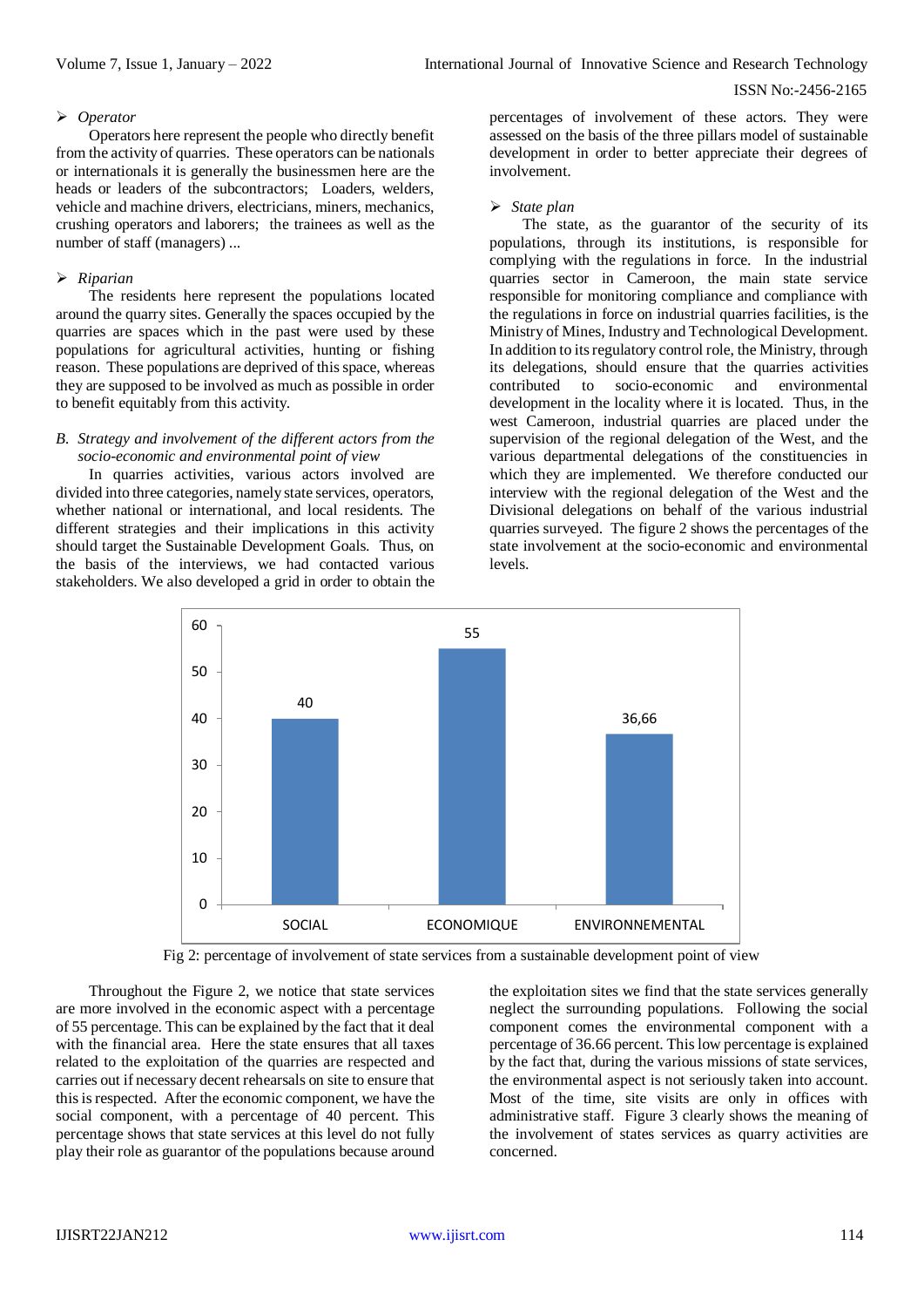

Fig 3: orientation of state services in quarrying activities

The Figure 3 presents with a shape of contour, defining in a precise way, the direction of orientation of the state services implication in terms of the quarries exploitation activities on the socio-economic and environmental plan. So, we can see an isosceles triangle which is more oriented towards the economic aspect. We can therefore conclude that, for the industrial exploitation of quarries to contribute significantly to sustainable development, the state have to redefine its involvement strategies, particularly on the socioenvironmental aspects so as to improve the economic aspect.

## *Operator*

As mentioned above under quarry mining activities, the operator sends all those whose mining activity represents a source of direct income. Operators can be either national or international. Note that even if the role of exploitation in general boils down to the search for income, the latter also aims at contributing to the socio-economic and environmental development of the locality where the industrial quarry is implemented. Thus, during our research, we had interviews with officials and employers nine quarries industrial were surveyed in the West region of Cameroon. Figure 4 shows the percentages of operator involvement from a socioeconomic and environmental point of view.



Fig 4: percentage of operators' involvement from a sustainable development point of view

The Figure 4, shows that the operators are more economically oriented, given the percentage 67.5. What explains this high percentage is the fact that as we have mentioned above, the quarries exploitation activity is a purely for-profit activity therefore the owners settle down to make money by exploiting the resource. Following the economy is the social component with a percentage of 53%. This high percentage is linked to the fact that, although the activity is purely for profit, the operators have an obligation to establish

by the legislation in force to contribute to the social wellbeing of the populations located around the quarry site. The figure 5 illustrate the implementation in the community by an operator.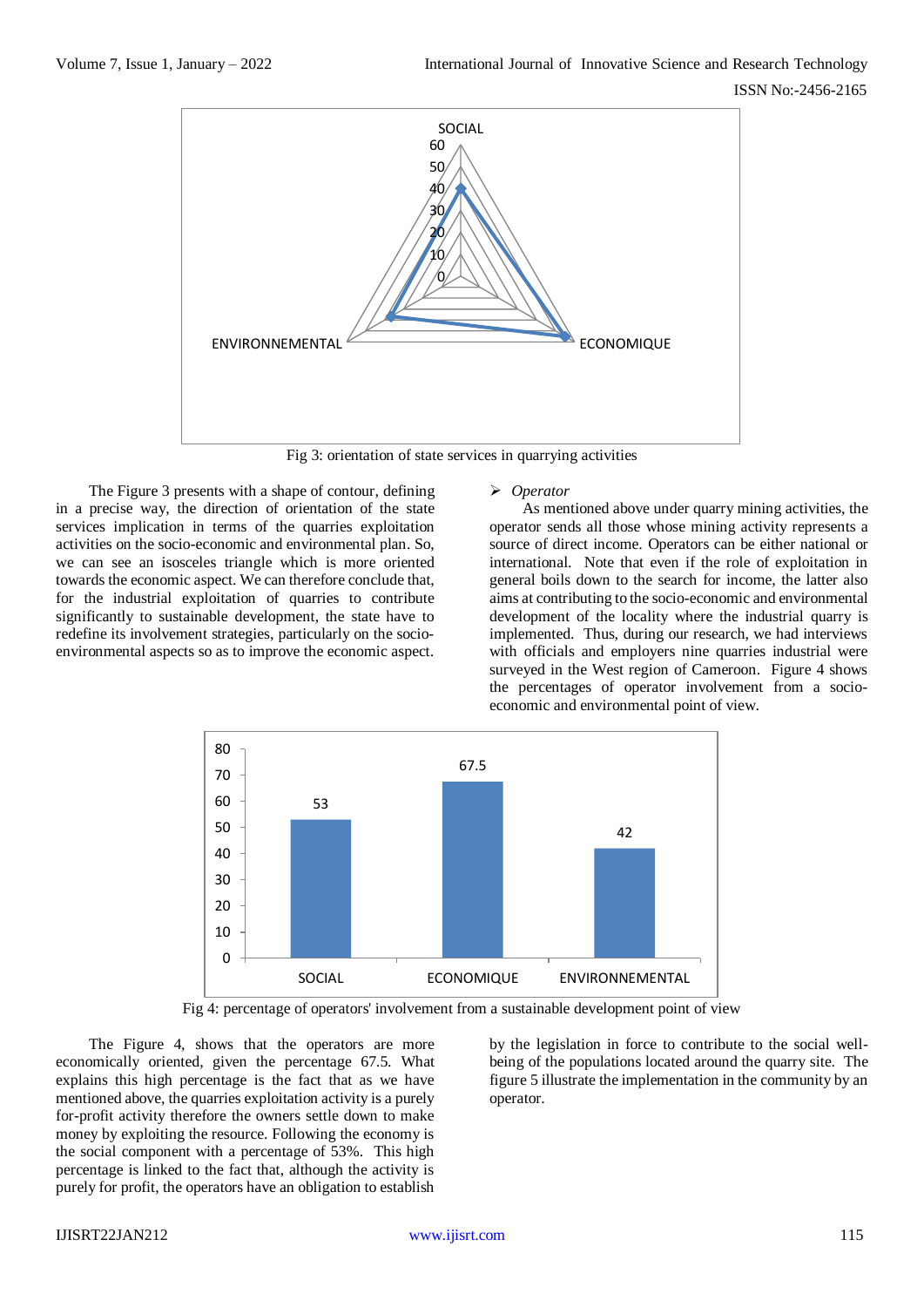

Fig 5: water point constructed by an operator in Bandjoun TESSE

The figure 5 is a water point in Bandjoun community. This water point was constructed by Razel Cameroon because it was installed at the TESSE Bandjoun quarry, where they exploited mine stones (granite).

Following the social component, comes the environmental component with a percentage of 42%. This percentage is less than 50 percent and it can be explained by the fact that although the taking into account of the environment is an obligation, it is still lagging behind because the operators are more focused on the gain seeking even though it causes a lot of damage to the environment. Therefore, the Figure 6 shows an overall orientation of operators in terms of sustainable development.



Fig 6: orientation of operations in quarrying activities

From figure 6, we have a contour shape precisely defining the direction of orientation of the involvement of the operators in the quarry activities on the socio-economic and environmental level so we can see a triangle with three different sides which is more oriented towards the economic aspect. We can therefore conclude that for the industrial exploitation of quarries to contribute significantly to a sustainable development, operators should review their involvement strategies, particularly on the environmental aspect and improve the socio-economic aspects.

#### *Residents*

The residents represent all the populations located around the quarry, generally they constituted the populations of the community where the quarries activity is located. This activity should promote the development of the giving community and the community should also be involved so as to promote development their locality. We have carried out a survey around the sites where the nines industrials quarries are implemented. We also interviewed the populations in order to determine their involvement in socio-economic and environmental development. The Figure 7 presents the percentages of local residents' involvement in the industrial quarrying.



Fig 7: percentage of local residents' involvement from a sustainable development point of view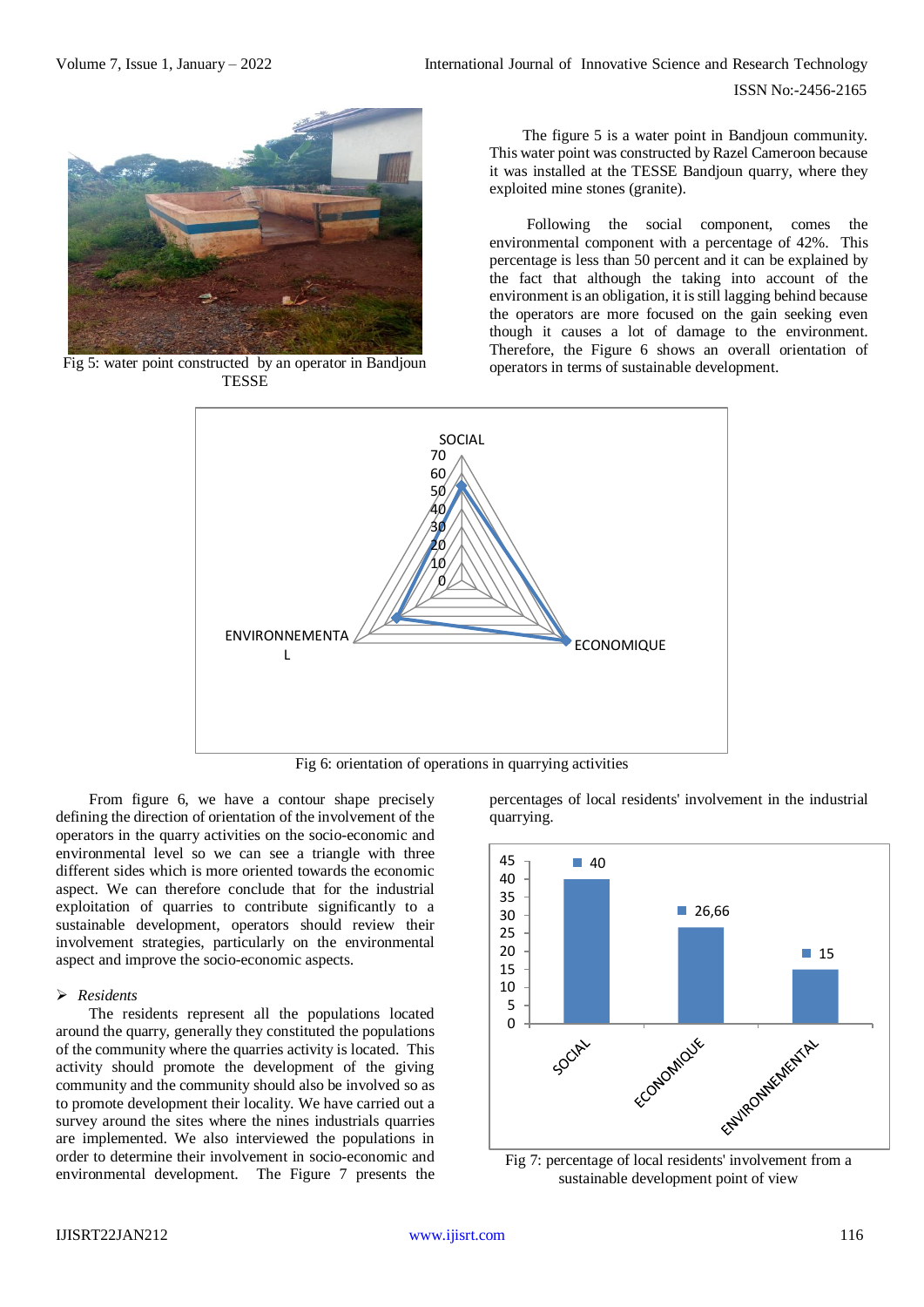#### ISSN No:-2456-2165

The Figure 7 shows that residents are more involved in the social aspect, with a percentage of 40%. Although this percentage is low, this may explain that the populations seem to be more interested in their social well-being than anything else and they demonstrate it through multiple claims such as the improvement of roads among other. Following the

economic section we have the social section with a percentage of 26.66%. This is explained by the fact that around the quarry sites, although this is not very representative, the populations struggle to develop economic activities. Figure 8 illustrate the direction of orientation of the residents on the plan sustainable development aspect.



Fig 8: orientation of local residents in quarrying activities

According to figure 8, we have a shape of contour defining in a precise way the direction of orientation of the implication of the residents in the activities of exploitation of the quarries on the socio-economic and environmental plan so we can see a triangle with three different sides which is more oriented towards the social aspect. We can therefore conclude that for the quarrying industrial to contribute significantly to sustainable development, local residents have to review their involvement strategies, in particular on the environmental and economic aspects and improve the social aspects.

#### *Summary and actor games in industrials quarries*

We have thus assessed each actor involved in the industrial exploitation of quarries in terms of sustainable development to determine their degree of involvement in this activity. Figure 9 shows these different percentages of involvement of the different actors.



Fig 9: percentage of involvement of the different actors from the point of view of sustainable development

The Figure 9 shows from a sustainable development point of view that the operators account for a total of 53.2% followed by state services with a total of 43.84% and in the end residents 28.75%. The percentages of involvement of state services and residents are less than 50%, this is

explained by the fact that, both on the resident's side and on the state services side, mutual efforts should be made to be better involved in the process 'activity. Figure 10 shows the actor game in industrial quarrying.